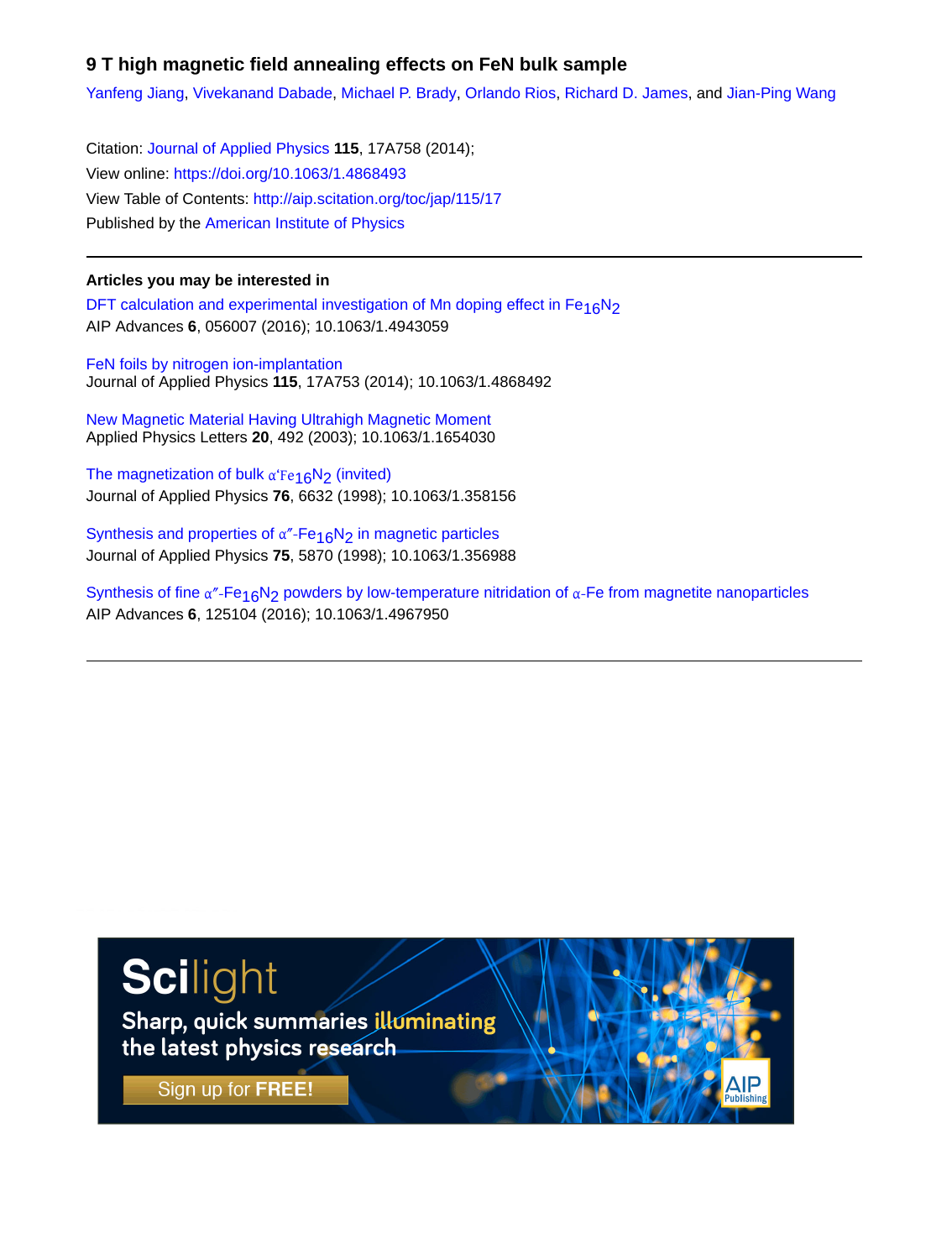

# [9 T high magnetic field annealing effects on FeN bulk sample](http://dx.doi.org/10.1063/1.4868493)

Yanfeng Jiang,<sup>1</sup> Vivekanand Dabade,<sup>2</sup> Michael P. Brady,<sup>3</sup> Orlando Rios,<sup>3</sup> Richard D. James,<sup>2</sup> and Jian-Ping Wang<sup>1,a)</sup> <sup>1</sup>Department of Electrical and Computer Engineering, University of Minnesota, Minneapolis, Minneota 55455, USA  $^{2}$ Department of Aerospace Engineering and Mechanics, University of Minnesota, Minneapolis, Minnesota 55455, USA  $^3$ Materials Science and Technology Division, Oak Ridge National Laboratory, Oak Ridge, Tennessee 37831–6115, USA

(Presented 7 November 2013; received 24 September 2013; accepted 12 December 2013; published online 13 March 2014)

 $\alpha$ <sup>*''*-Fe<sub>16</sub>N<sub>2</sub> has been suggested as a promising candidate for future rare-earth-free magnets. In this</sup> paper, we report to use high magnetic field (9 T) assisted post-annealing process to enhance the Fe<sub>16</sub>N<sub>2</sub> phase formation in FeN bulk rod samples during the  $\alpha' \rightarrow \alpha''$  phase transformation and thus improve its magnetic properties. It was found by X-ray Diffraction measurement that the volume ratio of  $Fe_{16}N_2$  phase was increased up to 22%, which corresponds to an increase in the amount of transformation from  $\alpha' \to \alpha''$  up to 78%. Also, the saturation magnetization (M<sub>s</sub>) of the prepared FeN rod sample was increased to 227 emu/g with its coercivity up to 376 Oe at room temperature. A working mechanism for the high field assisted post-annealing process was presented.  $\odot$  2014 AIP Publishing LLC. [\[http://dx.doi.org/10.1063/1.4868493](http://dx.doi.org/10.1063/1.4868493)]

## I. INTRODUCTION

Permanent magnets can provide high efficiency and reliability for renewable energy technologies, including electrical vehicles and wind turbines.<sup>[1,2](#page-3-0)</sup> Because rare earth permanent magnets have supply constraints and high price, $3$  a new magnet with more abundant and less strategically important elements is desired to replace rare earth magnets. One of the most promising candidates is  $\alpha''$ -Fe<sub>16</sub>N<sub>2</sub> because of its giant saturation magnetization and large magnetocrystalline anisotropy.<sup>[1,4](#page-3-0)</sup>

 $\alpha''$ -Fe<sub>16</sub>N<sub>2</sub> phase was first discovered by Jack,<sup>[5](#page-3-0)</sup> but its magnetic properties remained unexplored until 1972 when Kim and Takahashi<sup>[6](#page-3-0)</sup> reported its high magnetization in films, which was obtained by evaporating iron onto a glass substrate in low-pressure nitrogen. This discovery has inspired many groups all over the world to explore the material by using different preparation methods. These include thin films grown by molecular beam epitaxy  $(MBE)$ , <sup>[7,8](#page-3-0)</sup> facing target sputtering,  $9-11$  reactive magnetron sputtering,  $12,13$  ion implantation, $14-16$  and ion beam deposition. $17,18$  $17,18$  $17,18$  The experimental results were inconsistent and no conclusions were made since 1999. Recently, we reported to synthesize  $Fe<sub>16</sub>N<sub>2</sub>$  thin films with giant saturation magnetization and the support of a proposed cluster+atom model and experimental evidence of partially localized 3d electron.<sup>[4](#page-3-0)</sup>

Encouraged by the promising magnetic properties demonstrated by thin films, researchers have been investigating how to prepare bulk samples with larger volume fraction of  $Fe<sub>16</sub>N<sub>2</sub>$  phase while exhibiting the same promising magnetic properties. A bottom-up approach has been the main stream in preparation of bulk samples<sup>[18](#page-3-0)–[20](#page-3-0)</sup> in which iron powder or foil was used as starting materials since samples of this size would be easier to nitride. Those experiments have followed essentially Jack's early approach<sup>3</sup> via  $\gamma$  and  $\alpha'$  in which the nitrogen austenite was prepared by heating powders or foils in atmosphere by flowing  $NH<sub>3</sub>/H<sub>2</sub>$  over 700 °C for several hours. The sample was then quenched to room temperature or in liquid nitrogen. During this process, the  $\gamma$  phase partially transforms into the  $\alpha'$  phase through the fcc to bct (martensitic) transformation. Heat treatment at  $120^{\circ}$ C orders interstitial nitrogen atoms in the  $\alpha'$  phase and then  $\alpha''$  phase precipitates are formed. Huang et al.<sup>[19](#page-3-0)</sup> claimed 56%  $\alpha''$  phase with a large saturation magnetization ( $4\pi$ Ms)  $2.65 \pm 0.15$  T, corresponding to  $2.95 \pm 0.15 \,\mu B$  per Fe atom, a 34% increase over that of  $\alpha$ -Fe. Coey *et al.*<sup>[20](#page-3-0)</sup> produced the sample with 40%  $\alpha''$  phase, with a saturation magnetization value of  $2.3 \pm 0.2$  T, which is only about 10% higher than that of a-Fe but are in broad agreement with the band-structure calculations. Bao *et al.*<sup>[21](#page-3-0)</sup> started from hydrogen-reduced Fe<sub>2</sub>O<sub>3</sub> and convert up to 30% FeN into  $\alpha''$  phase.

We proposed a different approach to synthesize bulk FeN sample starting with bulk iron; herein, it is called a topdown method. The detailed information can be found at Ref. [22.](#page-3-0) Starting from the as-prepared FeN bulk rod, the effect of high magnetic field (9 T) post-annealing on the phase transformation and magnetic properties of FeN bulk samples were investigated in this paper.

Four different phases and three phase transformations were involved to synthesize the  $\alpha''$ -Fe<sub>16</sub>N<sub>2</sub> phase, namely,  $\alpha \rightarrow \gamma \rightarrow \alpha' \rightarrow \alpha''$ .<sup>[5](#page-3-0)</sup> Until now, the published works have been focused on the  $\gamma \rightarrow \alpha'$  martensitic transformation stage by using an external magnetic fields.<sup>[22,23](#page-3-0)</sup> Kakeshita et al.<sup>[23](#page-3-0)</sup> have carried out systematic studies which involved the effects of an external magnetic field on the kinetics of martensitic transformation and confirmed that the magnetic field could assist the phase transformation. Koyano et  $al^{24}$  $al^{24}$  $al^{24}$  have used the magnetic field to increase the fraction of the  $\alpha'$ 

a)Author to whom correspondence should be addressed. Electronic mail: [jpwang@umn.edu](mailto:jpwang@umn.edu).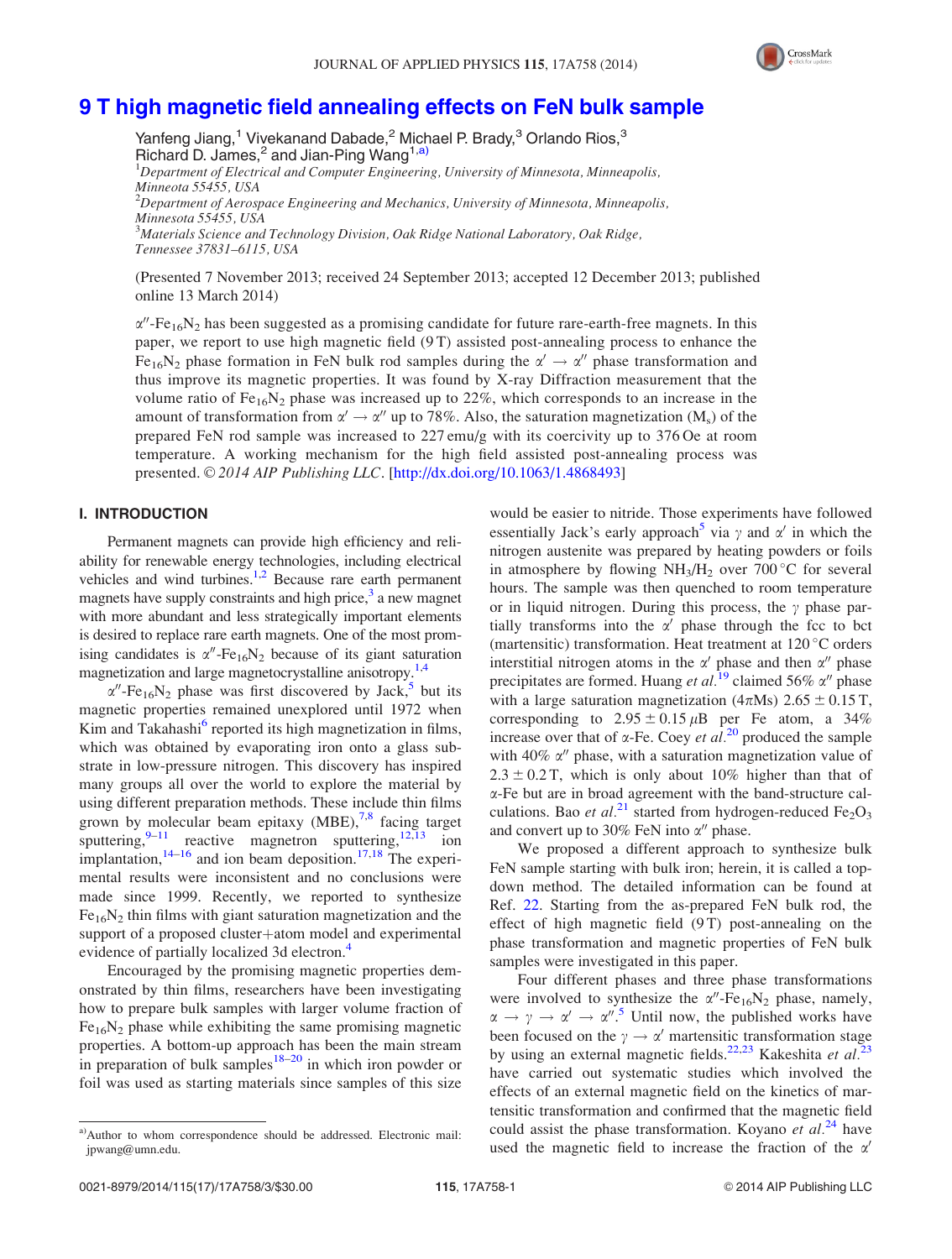<span id="page-2-0"></span>phase transformed from the  $\gamma$  phase. They found an external magnetic field could assist the  $\gamma \to \alpha'$  martensitic transformation. So far, there is no report on the effects of external magnetic field on the  $\alpha' \rightarrow \alpha''$  phase transformation. Furthermore, there is also no report on the effects of high magnetic field (9 T) for FeN bulk materials. Here, the effects of high magnetic field (9 T) annealing on the  $\alpha' \rightarrow \alpha''$  phase transformation were investigated.

#### II. EXPERIMENTAL PROCEDURE

The technical approach to prepare the FeN rod was described in Ref. [22](#page-3-0). The size of the FeN samples prepared for the high magnetic field post-annealing is 10 mm in length, square cross section with 1 mm side length. The high field annealing experiment was conducted at Oak Ridge National Laboratory. After the bulk pure iron was mixed with nitrogen and cut into the FeN bulk rod, $^{22}$  $^{22}$  $^{22}$  it was water quenched and cooled at liquid nitrogen temperature for 20 h to aid the FeN transformation from austenite phase into martensite phase. Then, a post-annealing process at  $150^{\circ}$ C with 9 T magnetic field was conducted for 20 h. Magnetic field was applied in parallel with the wire's length direction (inplane orientation) in order to minimize the eddy current and the demagnetization factor. For comparison, another sample prepared by the same procedure but without applying high field during the post-annealing was used as reference to study the effects of high magnetic field.

Magnetization curves were measured at room temperature using a superconducting quantum interference device (SQUID) magnetometer (Quantum Design MPMS-XP) in a magnetic field of  $-2$  T  $\leq$  B  $\leq$  +2 T.

## III. RESULTS AND DISCUSSION

The X-ray Diffraction (XRD) spectra of the FeN rod samples before and after quenching are shown in Fig. 1. X-ray test configuration was that the incident X-ray is perpendicular to the rod's side plane. The strongest diffraction line is (110), which implies that the FeN bulk sample might possess (110) preferred texture orientation. Before the quenching process, the sample is a solid mixture of Fe and N so that the main phase is Fe. There appeared a small peak of  $Fe<sub>4</sub>N(200)$ , as shown in Fig. 1, which could be generated during FeN rod preparation.<sup>22</sup>

As shown in Fig. 1, the  $Fe<sub>8</sub>N$  phase appeared after quenching, with 28% volume ratio calculated with Fe<sub>8</sub>N(202) peak. Additionally, the oxide line Fe<sub>3</sub>O<sub>4</sub>(121) also appeared with 6%, which could come from the preparation stage. The Fe volume ratio was estimated to be 54% and the rest  $(\sim 12\%)$  is Fe<sub>4</sub>N. Therefore, after quenching, the sample turns out to be a mixture of bcc and bct phases.

Based on the standard diffraction intensity data of a powder sample without any orientation, the ratio of diffraction intensities between  $Fe<sub>8</sub>N(202)$  and  $Fe<sub>8</sub>N(112)$  peak should be 100:1. However, by integrating the peaks of  $Fe<sub>8</sub>N(202)$  and  $Fe<sub>8</sub>N(112)$ , the ratio of actual areas between these two peaks is about 1:1.5. This means the diffraction intensity of  $Fe<sub>8</sub>N(112)$  peak was much stronger than that of powder ones. At the same time, the observed ratio between  $Fe<sub>8</sub>N(202)$  and  $Fe<sub>8</sub>N(002)$  is almost as same as the powder's



FIG. 1. X-ray diffraction spectra for sample before and after quenching. Before quenching, the main phase is  $\alpha$ -Fe, with a small peak of Fe<sub>4</sub>N. After quenching, the sample turns out to be a mixture of bcc and bct phases.

value. This indicates that the diffraction intensity from b axis was enhanced. Since the x-ray is perpendicularly injected into sample's side plane, the b axis lies vertically to the sample plane while a and c axis lie in the sample plane.

Figure 2 shows the XRD spectra after annealing. For comparison, results with and without high field are listed together in this figure. It is clear that high field post-annealing modified the phase constitution and crystalline orientation of the FeN sample. The  $Fe_{16}N_2$  volume ratio was increased as evidenced by the increase of the  $Fe_{16}N_2$  (002) and (004) peaks intensity.

A comparison has been made for the FeN rod samples post-annealing with and without applying high magnetic field as listed in Table [I.](#page-3-0)

Table [I](#page-3-0) shows that the volume ratios of Fe,  $Fe<sub>4</sub>N$ , and  $Fe<sub>3</sub>O<sub>4</sub>$  remain the same with and without high field. However, the volume ratio of  $\alpha$ <sup>"</sup> phase for the sample post-annealed with high field is higher than that by normal annealing (w/o high field). The increment of  $\alpha''$  phase should come from the  $\alpha'$  phase. The total volume ratio of  $\alpha'$  is 28% after quenching. For the sample after normal post-annealing, there are 18%



FIG. 2. X-ray diffraction spectra for samples with and without high field assistance. The volume ratios of Fe, Fe<sub>4</sub>N, and Fe<sub>3</sub>O<sub>4</sub> remain the same at the two annealing conditions. The volume ratio of  $\alpha''$  phase after high field annealing is higher than that by normal annealing. For the normal annealing, only 35% of Fe<sub>8</sub>N has transformed into  $\alpha''$  phase. For the sample after a high field annealing, there are 6% Fe<sub>8</sub>N and 22% Fe<sub>16</sub>N<sub>2</sub>, respectively, corresponding to 78% transformation from  $\alpha'$  phase.